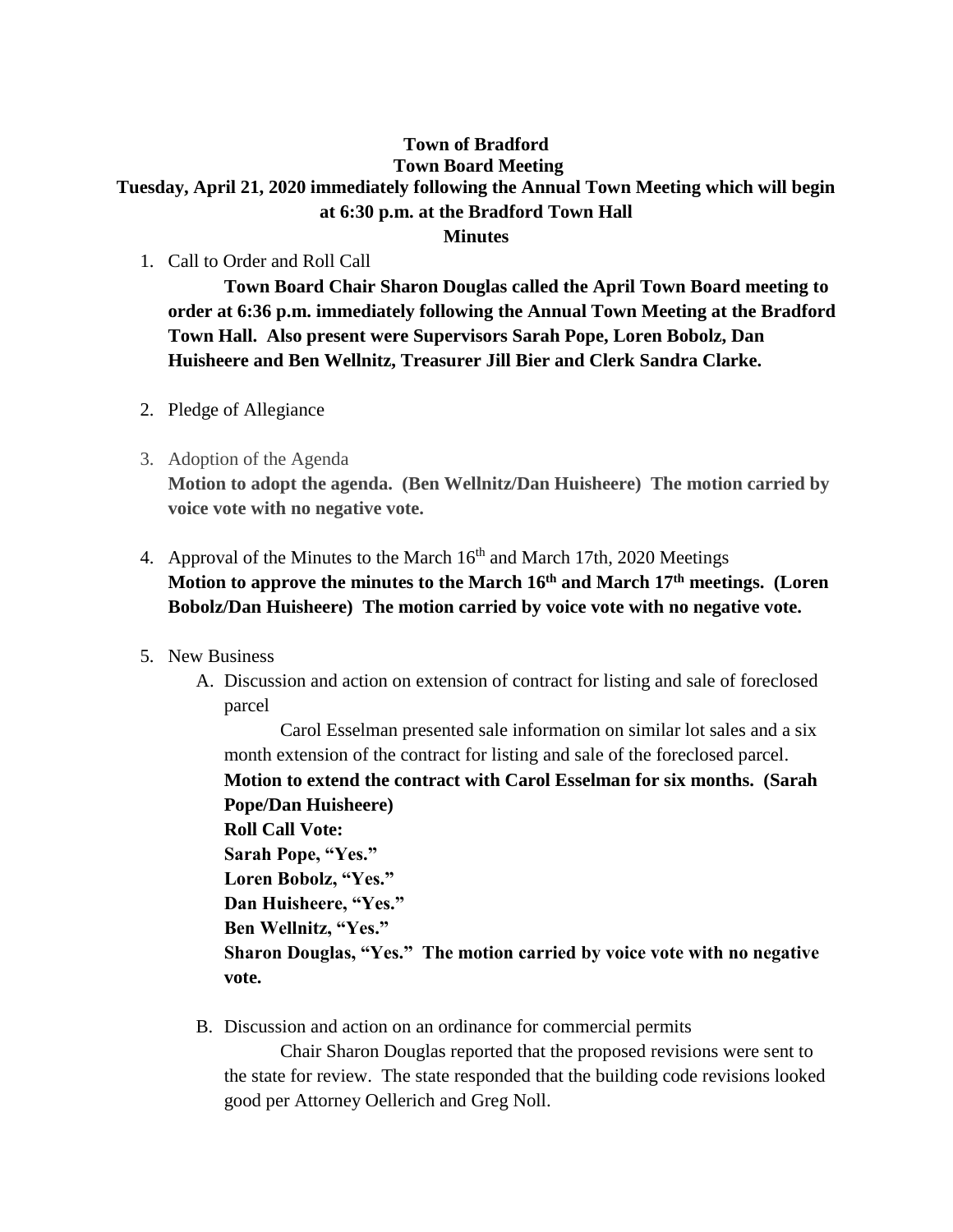## **Motion to adopt the revise Building Code ordinance. (Sarah Pope/Ben Wellnitz) The motion carried by voice vote with no negative vote.**

- C. Discussion and action on a Resolution Establishing Fees for Satisfying Records Requests under Wisconsin State Statue 19.35 (Resolution 2020-76) **Motion to adopt the resolution establishing fees for satisfying open records requests. (Sarah Pope/Dan Huisheere) The motion carried by voice vote with no negative vote.**
- D. Discussion and action on Resolution Granting the Town Chairperson Executive Authority to Take Appropriate Action for the Protection of Town Employees and the General Public in Response to COVID-19 (Resolution 2020-77) Chari Sharon Douglas reported that she had Attorney Oellerich draw this up in case the board was not able to hold the meetings. The board decided on an end date of May  $26<sup>th</sup>$ , 2020. **Motion to adopt the resolution authorizing the Town Chairperson executive**

**authority to take appropriate action for the protection of Town employees and the general public in response to COVID-19. (Sarah Pope/Loren Bobolz) The motion carried by voice vote with no negative vote.**

- E. Discussion and action on a Resolution to approve Relocation Order for the Reconstruction of the Emerald Grove Road Bridge over the Wisconsin Southern Railroad (WSOR) (Resolution 2020-78) **Motion to adopt the resolution for the relocation order for the Emerald Grove Road Bridge. (Loren Bobolz/Dan Huisheere) The motion carried by voice vote with no negative vote.**
- F. Discussion and action on report by Fire District Representative Julie Roberts has been hired for book keeper position. The budget is over \$14,600 on income and there is \$838.16 left in the 2019 budget capital. Any extra will be used to pay down the engine loan which is at \$364,596.09.
- G. Discussion and action on appointment of a Board Member for a one-year term to the Clinton Fire District Board currently held by Loren Bobolz

**Chair Sharon Douglas appointed Loren Bobolz to a one-year term on the Clinton Fire District Board.**

**Motion to confirm the appointment of Loren Bobolz to a one-year term on the Clinton Fire District Board. (Dan Huisheere/Ben Wellnitz) The motion carried by voice vote with no negative vote.**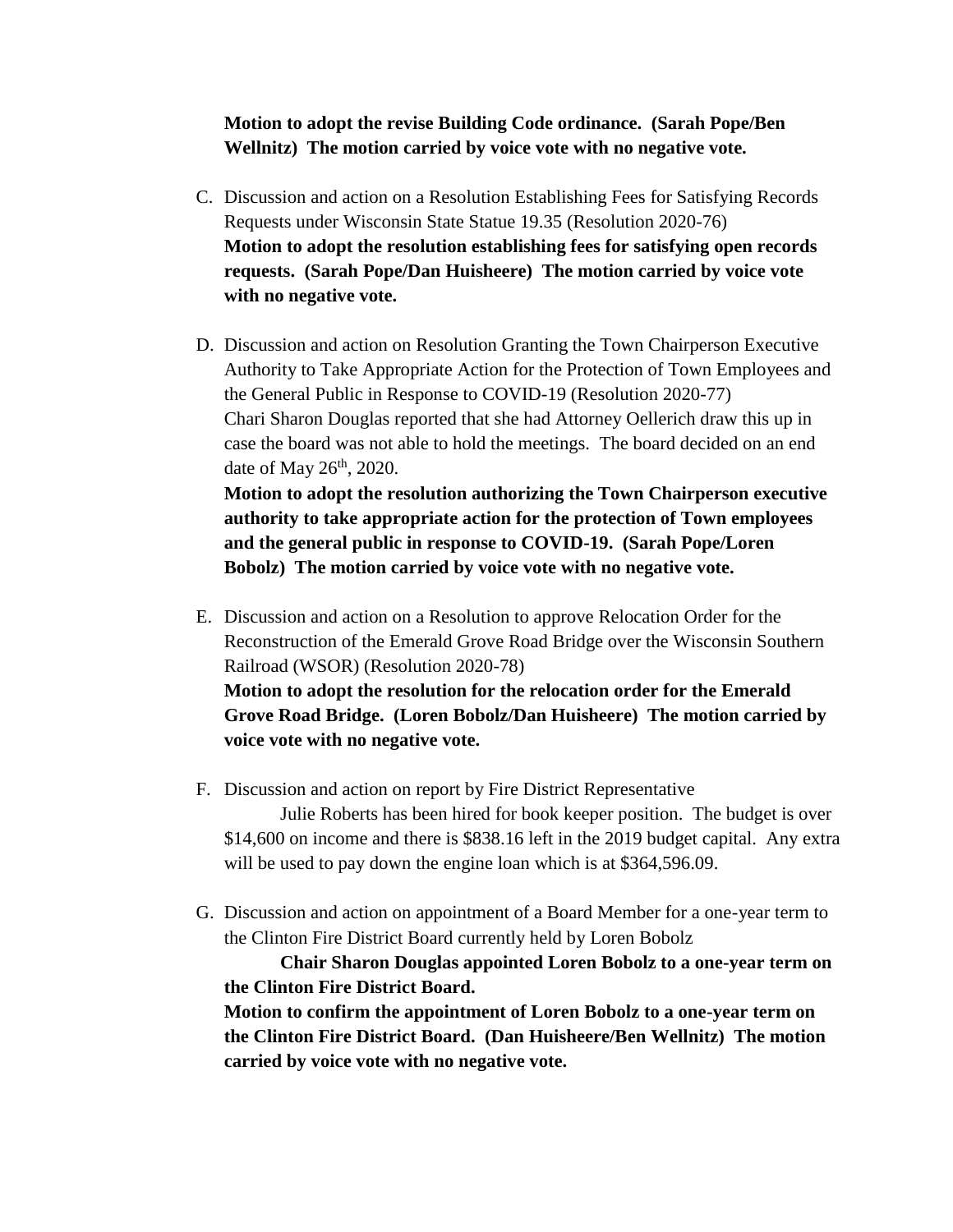H. Discussion and action on Zoning Officer Report

**The Building Inspector issued a building permit to Lucas Comstock for 1426 S. Cemetery Road for alteration of a two story home for electrical, furnace and plumbing and a zoning permit to William Clarke for a grain bin at 11100 E. County Road MM, Avalon.**

I. Discussion and action on Supervisors' evaluation of their sections of roads

**Sarah Pope reported that someone shot the S-curve sign on O'Riley Road and that there is a large crack in Scott Street over the new culvert. board members will check on this. Avalon Road has a crack on the side of the road by the new culvert.**

J. Discussion and action on roadwork, including but not limited to tree trimming, culvert repair and replacement, crack filling, ditching, shouldering, maintenance including replacement of signs and posts, paver repair, pot hole filling, Creek Road Bridge State/Municipal Agreement and Emerald Grove Bridge Projects, Multimodal Local Supplement Project

**Chair Sharon Douglas reported that she had received a signed copy of the CMA. Duane Jorgenson has been in contact with Zach Pearson from the State and Creek Road is moving through the process. The right of way acquisition for Emerald Grove Road RR Bridge will be approximately 10' x 20'and the Town will be receiving a copy of the plat.**

**Chair Sharon Douglas contacted Ryan Rudzinski at Battermans and asked him to give the board an estimate for the design, oversight and bidding process for the Multimodal Local Supplement Program. She added that they need to have the bids out by January 2021 since this section will need to be done after the Creek Road RR Bridge opens. She also contacted MSA and it will be a couple of weeks before she can meet with their representative. Loren Bobolz asked if they could just overlay the newer section from the Turtle Creek Bridge to Clowes Road. Sharon Douglas will check with Ryan on this.** 

**Sharon Douglas presented a quote from Matt Yoss for paver repair of several sections of road. B-C Townline Rd. west of Dunn Road, the full width of the road, would be \$10,665.00 and shoulder would add \$755.00. B-C Townline Rd. by Fire No. 9808, 10' x 92' would be \$3,432.00 with an additional \$275.00 for shoulder and an additional \$1,620.00 if sub-base needs to be replaced. Waite Road by Fire No. 10434 would be \$12,283.00 for 19' x 311' with an additional \$975.00 to shoulder. Waite Road by Fire No. 10607 would be \$3,546.00 for 19' x 50' and an additional \$1,520.00 if sub-base needs replacing. If all projects are done together the cost would be**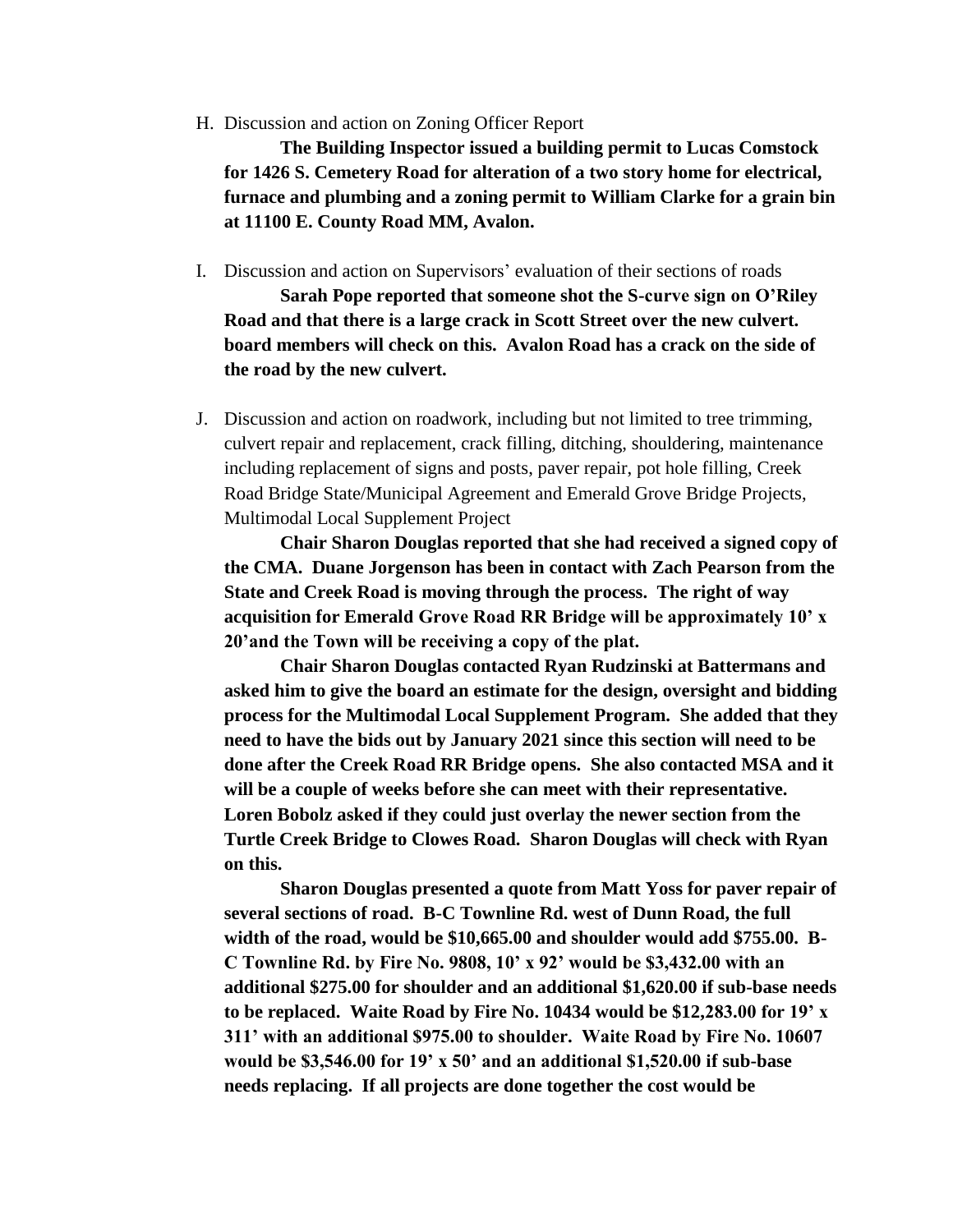**\$26,665.00 and the shoulder option would be \$2,000.00 plus \$3,140.00 for sub-base if needed. Chair Sharon Douglas reported that she had spoken with Dave Brandl and the Town of Clinton would share the cost for paver repair on B-C Townline Road. The Town of Clinton share would be \$8,368.00. The Town of Bradford cost would be around \$23,437.00 and if no base is needed it would be about \$21,106.50. Pulverization would be done on both B C Townline and Waite Road in the large areas. The board members agreed that there should be the stipulation that's it the contractor cannot sub out the work. It was suggested that they ask Matt Yoss to overlay up to Mary Gillbank Peterson's driveway. Chair Sharon Douglas will check on and what Matt Yoss would do with the patches on Waite Road that are good within the areas that are to be paver repaired. The area on Waite Road appeared to have been damaged from the heavy trucks during construction of a new house and it was suggested that for new house construction they may need to have then bond the road.**

**Concerning the Emerald Grove Road culvert replacement at Jones Road intersection and the ditching, Ayre Excavating would do this for \$11,900.00. It would be replacing the pipes with three 35" x 24" x 34' arched pipes and ditching from Highway 14 north 750 feet. The spoils would be placed on neighboring land owner's property. Shaping, final grading and seeding would occur approximately 30-60 days after spoils are dried out. Upsizing the pipes to three 42" x 29" x 34' pipes (6.4 sq. ft. of volume) with the same ditching and shaping would cost an additional \$1,350.00 or a total of \$13,310.00. The area over the culvert would have 3" of HMA in two 1 ½" lifts. The pipes will be an additional 6 feet in length which will make the turn radius safer and allow the posts to be removed from the area. A representative from the gas line company will be present at all times because of the gas line in the bottom of the ditch.**

**Dan Huisheere reported that he had checked on ditching by Edward Inman's with Paul Luety and Edward Inman. He stated the from the fence line between the Inman and Roehl property the water runs north from the fence line to Roehl's and south to Inman's. There needs to be 5 feet of dirt over the gas line so there is no problem with taking some off. Paul Luety would install 375 feet of 4" tile to Edward Inman's driveway, fill the area with washed stone, shape the ditch and haul away spoils for a total of \$1500.00.** 

**Crack Filling Service called and asked for a decision on what roads the board wanted done. Avalon Road from the railroad tracks to the LaPrairie Town Line would cost \$5,000. To finish Bradford Town Hall Road from the railroad tracks to Highway 140 would cost \$5,000.00. Kemp Road**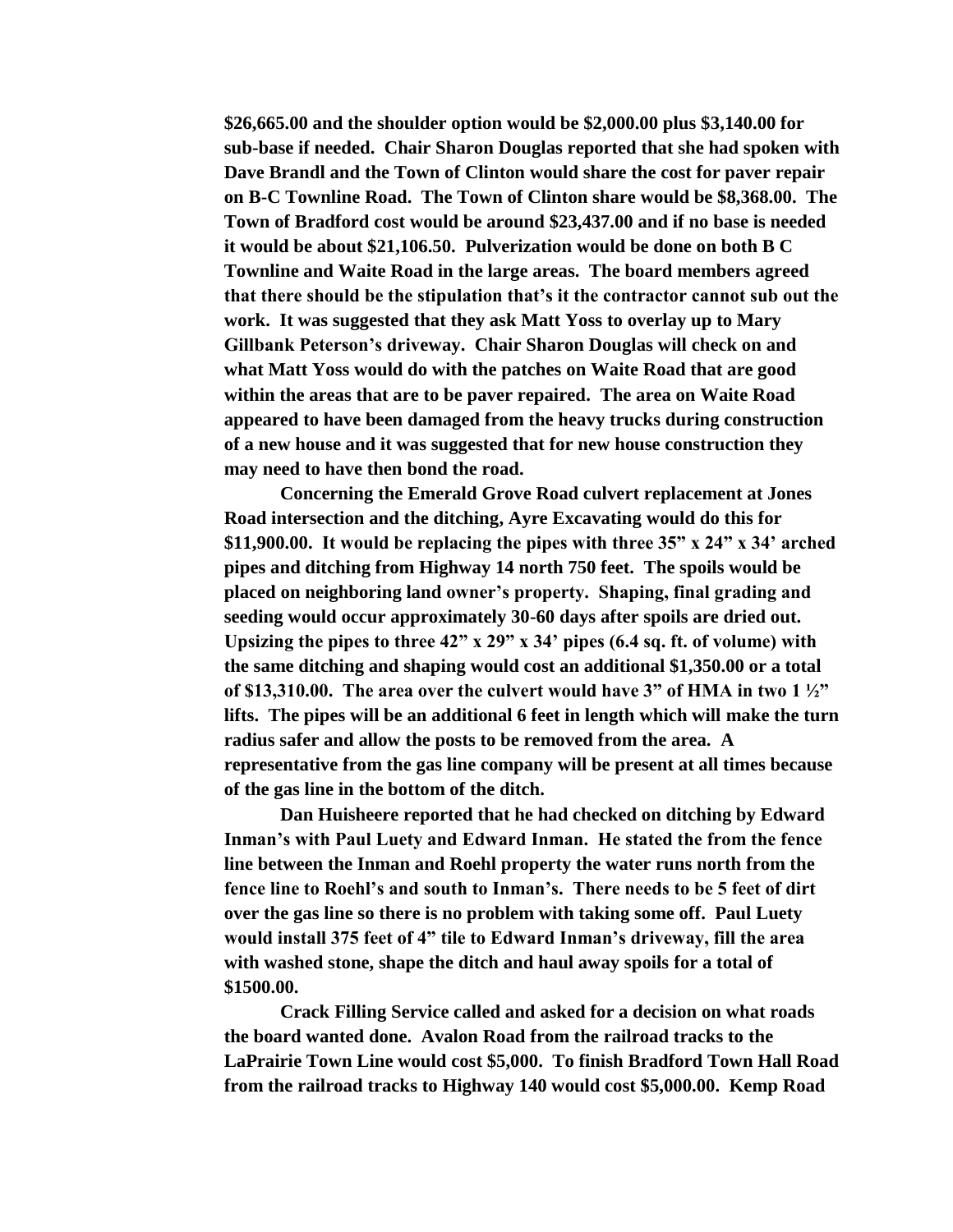**from Bradford Town Hall Road to Highway 14 would be \$10,000.00. Larsen Road from Highway 140 to Carvers Rock Road would be \$12,500.00. The areas would be spot sealed, dipped for cross cracks and problem areas would be addressed. \$20,000 has been budgeted for crack filling.**

**The board discussed the road work proposed to determine what would fit into the budget. The clerk presented the roadwork cash flow sheet, budget sheet and expenditure cash flow sheet.**

**Motion to have Yoss Construction do all the work by his estimates on Waite Road and B C Townline Roads with the Town of Clinton sharing the cost of \$8,368.00 on B C Townline Road, with the Town of Bradford share at approximately \$23,430.00, and with no subletting out of the work. (Loren Bobolz/Sarah Pope) The motion carried by voice vote with no negative vote.**

**Motion to have Ayre Excavating do the culvert replacement at the intersection of Jones Road and the ditching on Emerald Grove Road for \$13,310.00. (Ben Wellnitz/Loren Bobolz) The motion carried by voice vote with no negative vote.**

**Motion to have crack filling done on Avalon Road from the railroad tracks to the LaPrairie Townline for \$5,000.00 and finish Bradford Town Hall Road from the railroad tracks to Highway 140. (Loren Bobolz/Dan Huisheere) The motion carried by voice vote with no negative vote.**

**Chair Sharon Douglas reported that the Municipal Salt Agreement had to be in to the State by April 12th. She checked with Bryce Nass as to the amount that would be needed for next year and decided to order the same amount as last year. The guaranteed fill would be 120 tons and the reserve would be 24 tons.**

**Sharon Douglas will check with Bryce Nass about tree trimming on Carvers Rock Rd. from Larsen Road south to Creek Road and on the north side of Creek Road going east from the intersection of Carvers Rock Road.** 

- K. Discussion and action on Town Hall Repair Committee Report **Nothing.**
- L. Discussion and action on approval of Driveway Permit Applications **No applications were received.**
- M. Discussion and action on Utility Permit Applications **No applications were received.**
- N. Discussion and action on Poll workers compensation for working at the polling place on 4-07-2020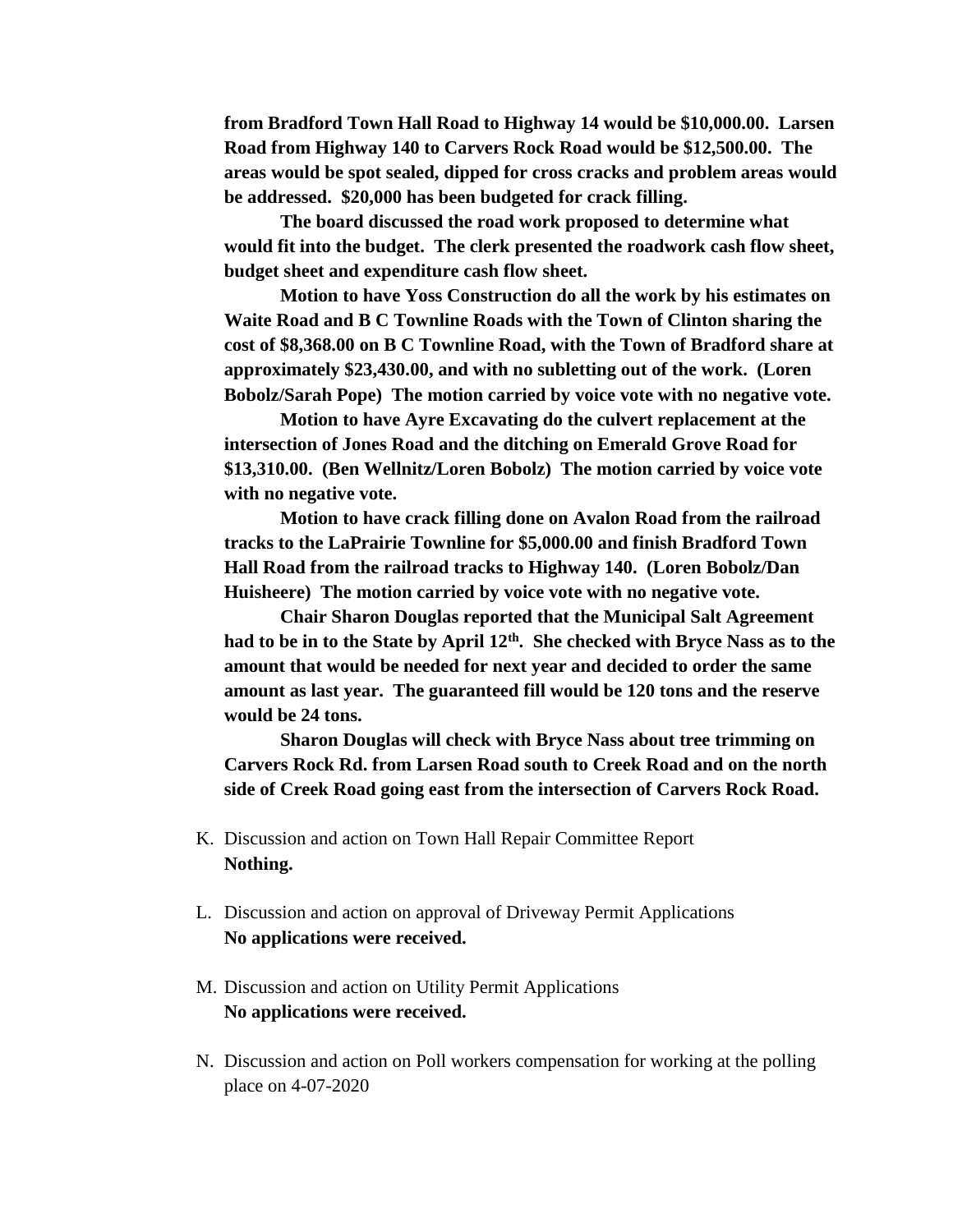**Motion to give an additional \$100.00 to each of the three poll workers who worked at the April 7th election. (Sarah Pope/Loren Bobolz) The motion carried by voice vote with no negative vote.**

- O. Discussion and action on appointment of a Planning and Zoning Committee Member for a one-year term currently held by Sharon Douglas **Motion to appoint Sharon Douglas for a one-year term to the Planning and Zoning Committee. (Dan Huisheere/Loren Bobolz) The motion carried by voice vote with no negative vote.**
- P. Discussion and action on appointment of a Planning and Zoning Committee Member for a three-year term currently held by Jim Churchill

**Chair Sharon Douglas stated that she would appoint Jim Churchill to a three-year term on the Planning and Zoning Committee. Motion to confirm the appointment of Jim Churchill to a three-year term on the Planning and Zoning Committee. The motion carried by voice vote with no negative vote.**

Q. Discussion and action on appointment of a Planning and Zoning Committee Member for a three-year term currently held by Carie McGinnis

**Chair Sharon Douglas started that she would appoint Carie McGinnis to a three-year term on the Planning and Zoning Committee. Motion to confirm the appointment of Carie McGinnis to a three-year term on the Planning and Zoning Committee. (Dan Huisheere/Ben Wellnitz) The motion carried by voice vote with no negative vote.**

R. Discussion and action on appointment of a Board of Adjustment Member for a three-year term currently held by Andrew Hargarten

**Chair Sharon Douglas stated that she would appoint Andrew Hargarten to a three-year term on the Board of Adjustment. Motion to confirm the appointment of Andrew Hargarten to the Board of Adjustment. (Sarah Pope/Dan Huisheere) The motion carried by voice vote with no negative vote.**

- S. Discussion and action on a Weed Notice **Motion to approve the Weed Notice. (Dan Huisheere/Sarah Pope) The motion carried by voice vote with no negative vote.**
- T. Date for Board of Review